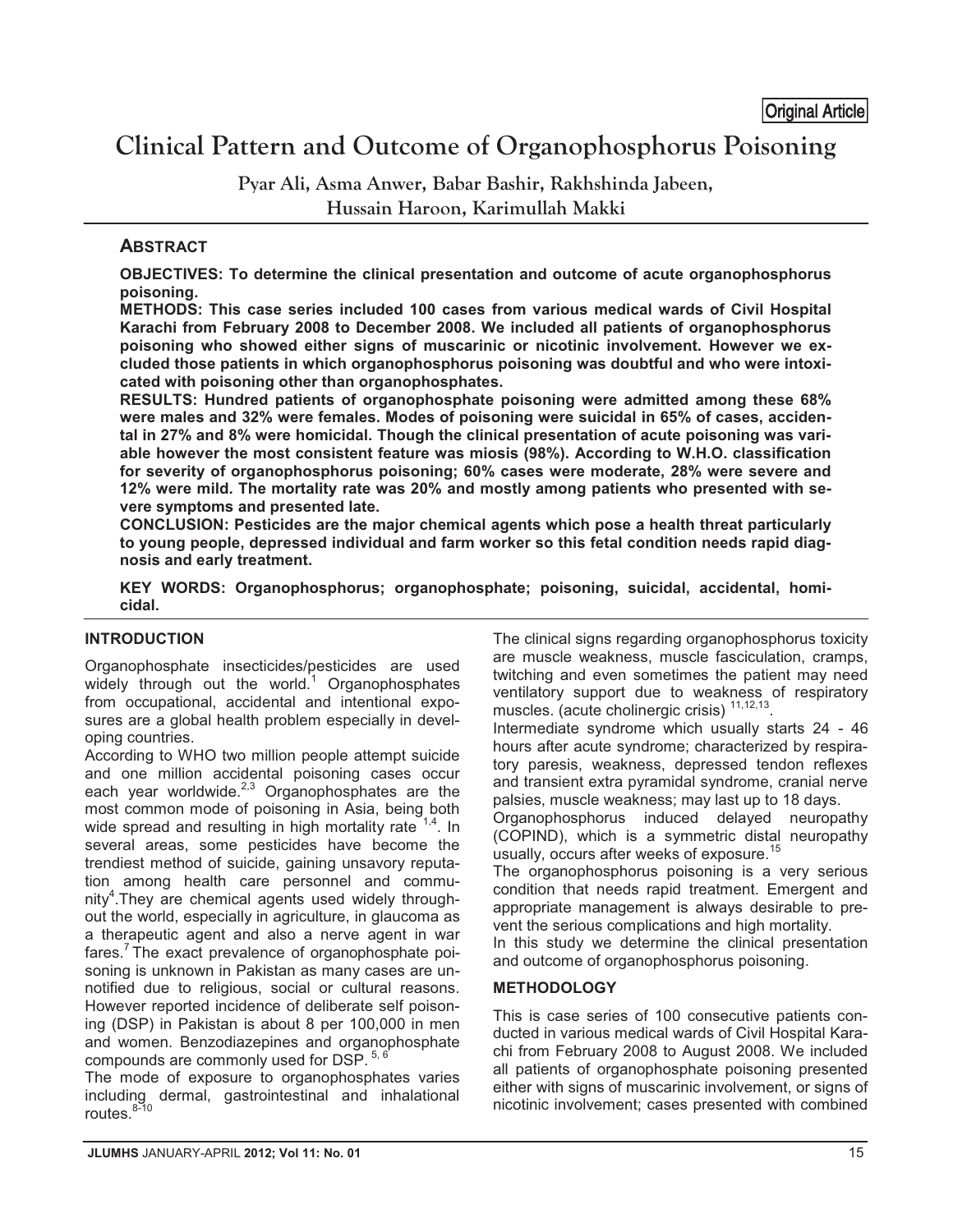#### **Clinical Pattern and Outcome of Organophosphorus Poisoning**

signs of both muscarinic and nicotinic involvement were also included. However, we excluded those patients in whom organophosphorus poisoning was doubtful and patients who were intoxicated with organophosphorus mimickers, for example Nicotine poisoning, opoid poisoning, mushroom poisoning, gastroenteritis or patients who were diagnosed or suspected of having, Myasthenia Gravis, Guillian Barre Syndrome and pontine haemorrhage. Outcome measured according to W.H.O. classification of severity.

### *WHO Classification for Severity*

**Severity** Signs/symptoms

- **Mild** Anorexia, Headache, Dizziness, Weakness, Anxiety, Tremors of the tongue and the eye lids, Miosis, Impairment of vision
- **Moderate** Nausea, Salivation, Lacrimation, Abdominal Cramp, Vomiting , Sweating , Slow pulse, Muscular tremors
- **Severe** Diarrhea, Pinpoint pupils and non-reactive pupils, Respiratory difficulty, Pulmonary edema, Cyanosis, Loss of sphincter, control, Convulsions, Heart block, Coma

### *Data Analysis*

After taking informed consent exact mode of poisoning was ascertained and detailed clinical examination was done. Statistical analysis was performed using SPSS version 10. Descriptive statistics (frequency and percentage) were computed for categorical variable like sex, age, group, clinical presentation and outcome**.** 

### **RESULTS**

Hundred patients of organophosphate poisoning were admitted. Average age was 28.6+-9.8 years. The majority of these patients belong to the age group of 16- 30 years **(Table I)**. Among these 68% were males and 32% females. Regarding marital status 50% were married and 50% unmarried. Modes of poisoning were suicidal in 65% of cases, accidental in 27% while it was homicidal in 8% of cases.

Various Clinical presentation of acute organophosphate poisoning are presented **(Table II)**. Miosis was the most common clinical feature found in 99% of the patients followed by increased salivation in 85% and cardiac manifestation in 32%. In 69% patients bronchospam and in 60% patients fatigue was seen. 80% of the patients had anxiety and restlessness, 70% patients had lacrimation, 57% were urinating, 68 % were sweating, 20% were having convulsions, 12% had cranial nerve palsies and 12% had muscles weakness.

According to W.H.O. Classification for Severity of Organophosphate poisoning 60% cases were moderate and 28% were severe. Among those with severe grade, 64% patients belonged to the age group of 16- 30 years. Before presenting to tertiary care facility,

only 6% of all patients received specific emergency treatment at primary health care facility, 52% patients received non-specific emergency treatment, while 42% did not received any treatment. Among those who received specific treatment, 5 patients' recovered and 1 patient expired. Among those who received emergency but non specific treatment 48 patients survived and 4 expired. For those who did not receive any treatment, 15 patients expired and only 27 recovered.

Overall mortality rate was 20%. Out of 20% patients, 9 (45%) were males and 11(55%) were females. According to W.H.O classification for severity, among 28 patients who presented with severe symptoms 10 patients were discharged to home and 18 expired. For those 60 patients with moderate symptoms, 58 sustained the incidence while 2 patients expired **(Table III)**.

| <b>Age Group</b> | <b>Frequency</b> | <b>Percentage</b> |  |
|------------------|------------------|-------------------|--|
| $12 - 15$        | 06               | 06%               |  |
| 16-30            | 68               | 68%               |  |
| $31 - 45$        | 12               | 12%               |  |
| 46-50            | 08               | 08%               |  |
| >50              | 06               | 06%               |  |

#### **TABLE I: FREQUENCY DISTRIBUTION OF AGE**

| <b>TABLE II: CLINICAL FEATURES OF ORGANO-</b> |
|-----------------------------------------------|
| <b>PHOSPHORUS POISONING (n=100)</b>           |

| <b>Clinical Features</b>        | <b>No.of Patients</b> |
|---------------------------------|-----------------------|
| <b>Puulse Rate</b>              |                       |
| 45-65                           | 60                    |
| 66-75                           | 21                    |
| >75                             | 19                    |
| <b>Miosis</b>                   | 98                    |
| Bronchospasm                    | 69                    |
| <b>Anixety And Restlessness</b> | 80                    |
| <b>Cardiac Manifestation</b>    |                       |
| <b>Qt Interval Normal</b>       | 68                    |
| Qt Interval Prolonged           | 32                    |
| Fatigue                         | 60                    |
| Salivation                      | 85                    |
| Lacrimation                     | 70                    |
| Urination                       | 57                    |
| Sweating                        | 68                    |
| Fits                            | 20                    |
| Muscle Weakness                 | 12                    |
| <b>Cranial Palsies</b>          | 12                    |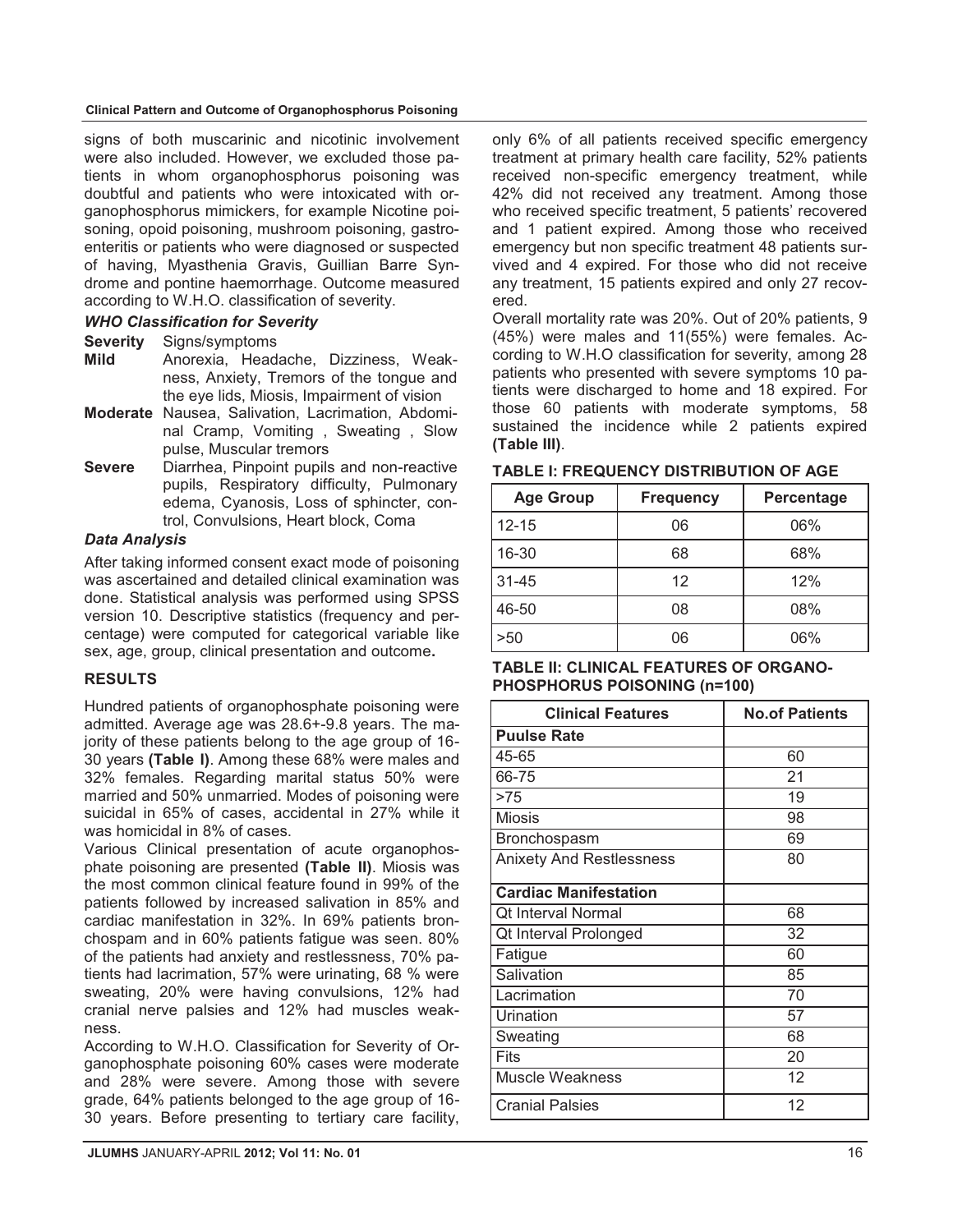| וטטו חוטרוסה ווטסורנוסט אונוייזי |                   |                |  |
|----------------------------------|-------------------|----------------|--|
| <b>W.H.O Grading</b>             | <b>Discharged</b> | <b>Expired</b> |  |
| Mild                             | 12                |                |  |
| Moderate                         | 58                |                |  |
| Severe                           | 10                | 18             |  |

#### **TABLE III: OUTCOME OF PATIENTS ACCORDING TO W.H.O CLASSIFICATION (n=100)**

### **DISCUSSION**

Organophosphorus compounds are used globally for pest control over 100 years. These are common agents for suicide and accidental poisoning due to its easy availability <sup>15</sup>. In agricultural countries like Pakistan, toxicity of pesticide as well as lack of medical services is taking its toll in the form of high case fatality rates.

The data derived from the study clearly showed that organophosphorus poisoning was common in males (68 were males and 32 were females). This male predominance in this study is also supported by local as well as by international studies  $8,9,15$ . This is sharp contrast to the study of Paudyl BP 16 which showed that although the age groups were similar in both studies more females attempted suicides than males.

Suicidal mode of organophosphate poisoning is not only common in Pakistan but also common in others parts of the world. In this study suicidal mode of poising was common followed by accidental and homicidal which were 65%, 27% and 8% respectively. This study's finding is in contrast to one local study done in Bahawalpur by Khan RA et al $^{21}$  in which the most common mode of poisoning was accidental (60%) followed by suicidal (35%).

Majority of the cases were young peoples from the age group 16-40 years about 80%, this is comparable to other studies as done by Khan MN et al  $^{25}$ in which maximum number of patients were between 15-35 years of age. This finding is also supported by study of Vander Hoek et al<sup>18</sup> and Chakerbarti K et al<sup>21.</sup>

Most frequent signs noted in the study were miosis 98%, salivation 85%, anxiety and restlessness 80%, lacrimation 70% and bronchospam 69%. Other frequent clinical features noted in this study are mentioned in table 2 with percentages, also comparable with other studies likes Tahir MH et al <sup>8</sup> and Karki P et al  $^{26}$ .

In this study it also became evident that out of 20 patients who expired, 15 patients received no therapy before coming to the hospital and arrived late, also supported by study done by Suliman MI et al <sup>1</sup>. Mortality rate was 20% similar to study done by Numidasa UA et al 27. However 5% mortality higher than the study by Pandyal BP  $16$  was observed in our study which may be due to lack of ICU facilities, late arrival, not receiving any treatment at periphery before arrival to the hospital, poverty and illiteracy.

## **CONCLUSION**

 Pesticides are the major chemical agents, which pose a health threat particularly to young people, depressed individuals and farm workers. So this serious condition needs rapid diagnosis, early and effective treatment.

The importance of first aid can not be overlooked because patients who received first aid at the spot did better than those with out first aid and have less complication and severity of poisoning.

These findings demand a swing in emphasis in community education towards hazardous of the poisoning and importance of first aid management to prevent complications and severity.

## **REFERENCES**

- 1. Suliman MI, Jibran R, Rai M. the analysis of organophosphorus poisoning cases treated at Bahawalpur Victoria Hospital, Bahawalpur in 2000- 2003. Pak J med Sci 2006; 244-49.
- 2. Eddleston M, Buckley Na, Eyer P, Dawson AH. Management of acute organphosphorus Pesticide, poisoning. Lancet Feb 2008; 9612: 597-607.
- 3. Aardewa H, Meerteng JH, Lightemberg JJ. Organophosphorus pesticide poisoning: case and developments Neth J Med: 2008 Apr. 66(4):146-8
- 4. Eddelston M, Sherrif MH, Hawton K. Deliberate self harm in Sri Lankan overlooked tragedy in the developing world. 1998; 317:133-5.
- 5. Haider SI, Haider I. Deliberate self harm. Pak J Med Sci 2001;17:151-5.
- 6. Khurram M, Mahmood N. Deliberate Self Poisoning, Experience at Medical Unit J. Pak Med Associ: 2008;55:455-457.
- 7. Joshi S, Biswas B, Malla G. Management of Organophosphorus poisoning.[online] 2005 [cited 2006 May 29]. Available from URL: http:// www.nda.ox.ac.uic/wfsa/html/u1913\_0.1htm.
- 8. Tahir MH, Raja JI, Haq IU. Acute organophosphorus poisoning – an experience. Pak Armed Forces Med J 2006; 56:150-56.
- 9. Karam RA, Rashid I, Ashiq M. Acute poisoning due to commercial pesticide in Multan. Pak J Med Sci 2002;18:227-31.
- 10. Eddleston M. Patterns and Problems of deliberate poisoning in the developing world. QJM 2000; 93:715-31.
- 11. Brid S, Gaspari RJ, Dickson EW. Early death due to sever organophosphorus poisoning in the centrally mediated process. Acard Emerg Med 2003; 10:295-8.
- 12. Augan D, Doganay Z, Altintop I, Guven H, Onar